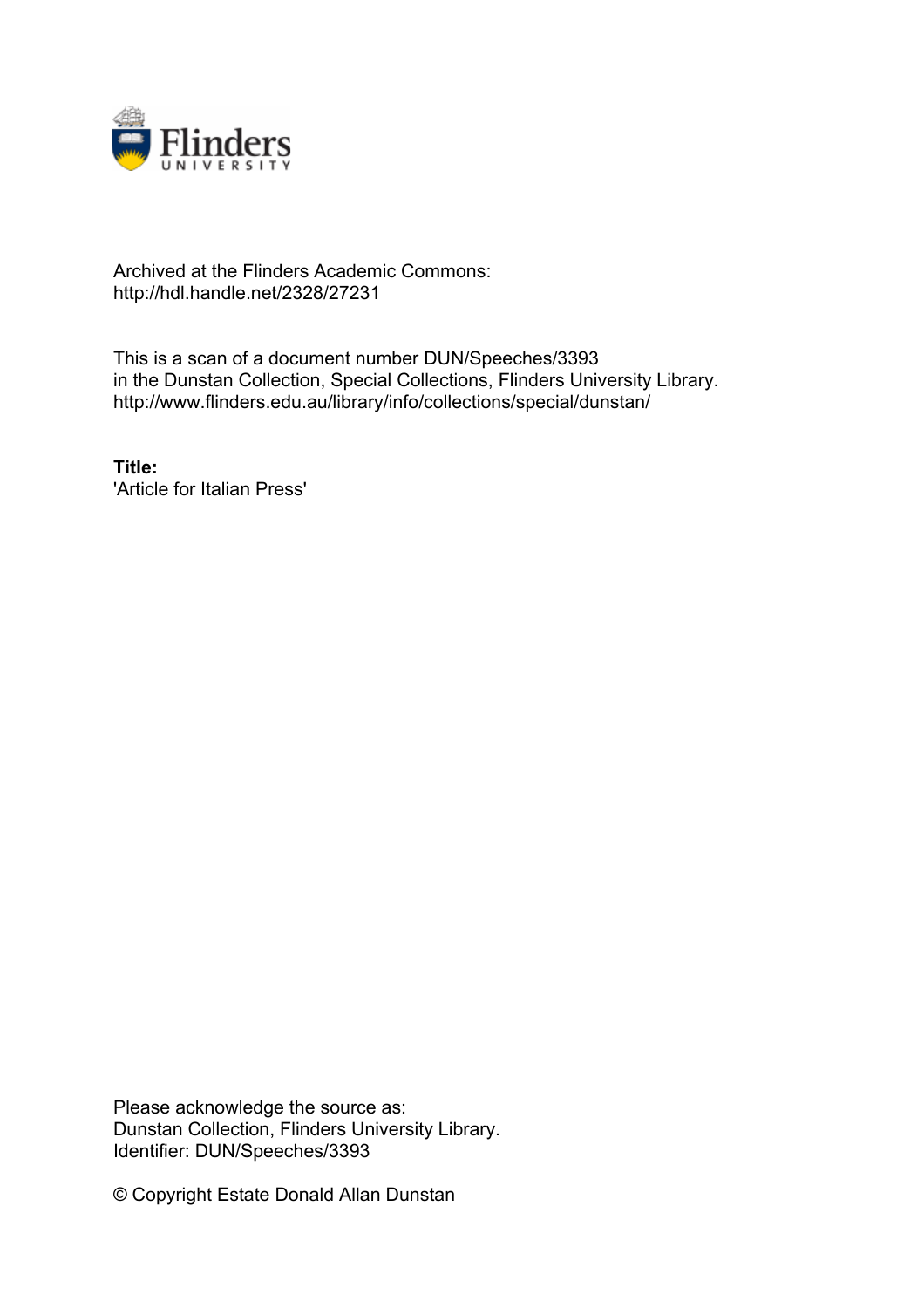Antich for Mahar Press.

The Australian Labor Party (S.A. Branch) held its annual conference in Adelaide recently. At the opening session it was addressed by the Federal Leader of the Labor Party, Hon. A.A. Calwell, M.H.R. and its Deputy Leader, Mr. E. G. Whitlam, M.H.R.

The incoming president of the Labor Party, Mr. Don Dunstan M.P., in moving a vote of thanks to Mr. Calwell, pointed out that he had, during the Government of Mr. Curtin and Mr. Chifley been an outstandingly successful Minister. It was Mr. Calwell who, against the protests of the Liberals, planned and commenced Australia's post-war immigration programme. When the Liberals won office in Canberra they had not dared to interfere greatly with the great immigration programme Mr. Calwell had put into effect - indeed the only major alteration to that programme was to place restrictions on immigration from Southern European countries - particularly from Italy and Greece.

Mr. Calwell pointed out that the Australian Labor Party had been founded by Australian working men because the wealthy exploited the workers and had controlled governments to maintain a privileged position for a minority. The Labor Movement through the work of trades unions and the work of the Labor Party, which must always be based on the trades unions, had been responsible for fair hours of work and reasonable working conditions, full employment had first been achieved under Labor Governments when the "Liberals" had stated that it was impossible and every major advance in the provision of social services to assist the poor, the sick, and the aged had been due to the Labor Party. The Labor Party was the only party representing the little people - the laborers, the small businessmen, the shopkeepers and artisans, the clerks and shop assistants, the teachers and professional men and the families of all these. The Liberal Party, since it came to office in 1949 had

persistently scaled down social service benefits and restricted Dunstan Collection, Special Collections, Flinders University Library.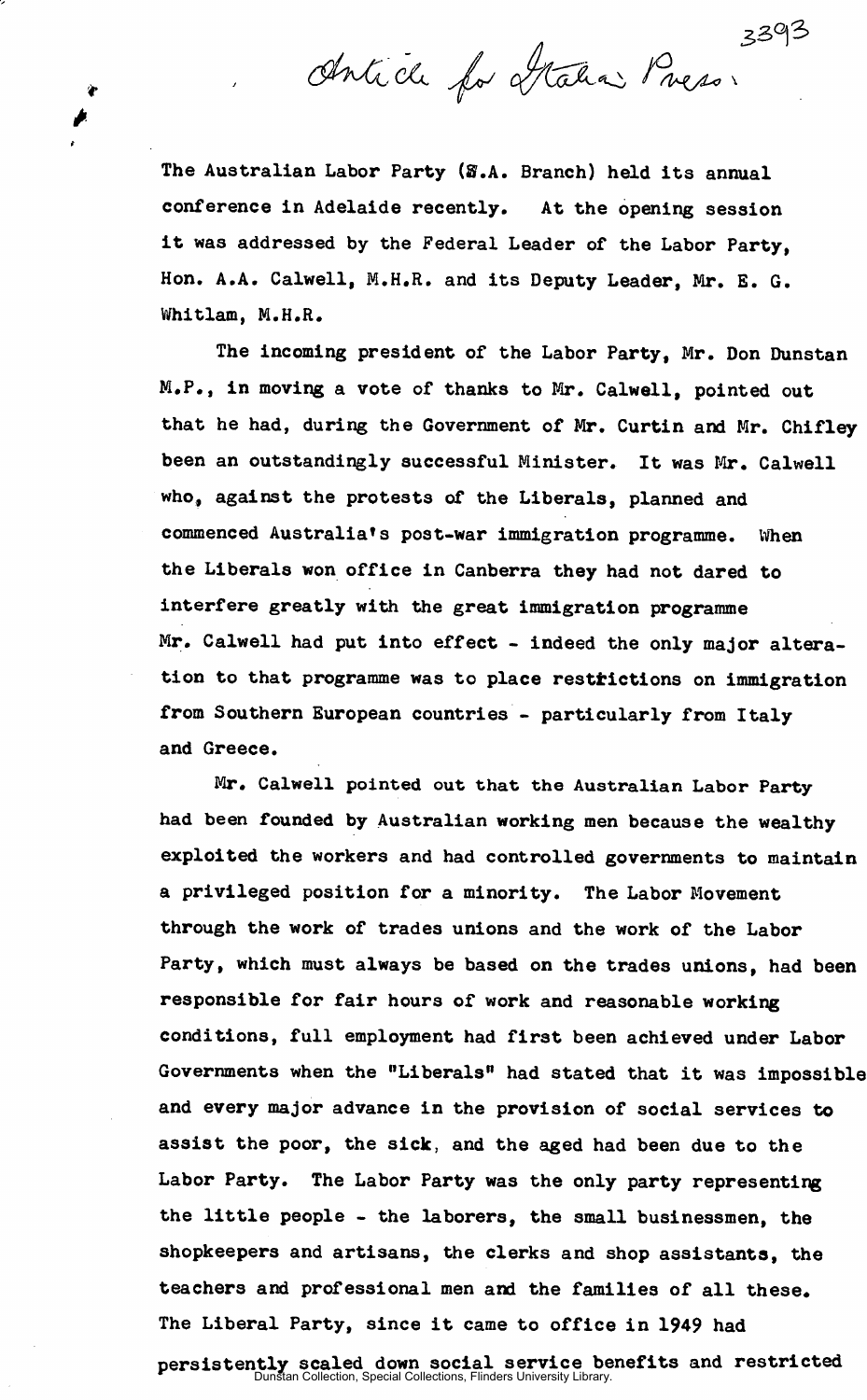State Governments spending on the services those Governments were supposed to provide. Education was now not properly provided for, child endowment now had less than half the real value which it had under Labor, allowances to pensioners' dependants had declined in value, free public hospitals, provided by Labor, had been abolished by the Liberals. The Liberals had sent their advocates into the Arbitration Court to oppose the Unions' application to keep adjusting wages according to the cost of living. Thus the standards of the small people were being attacked and decreased by the Liberals - it was the task of Labor to fight to maintain and improve those standards.

Mr. Whitlam M.H.R. emphasised the continual trend to the development of large monopolies in Australia which were free, under the constitution, to act to the detriment of the Australian people. The constitution he said was a document prepared many years ago by men who could not and did not see today's economic development. Its provisions mean that although Governments were elected to carry out policies of planning for

Australia\*s economic development, those policies, which the majority wanted, were prevented by the dead hand of the constitution. A first task for Labor then was constitutional reform to allow the people as a whole to choose the policies they wanted.

The Leader of the Labor Party in the South Australian Parliament, Mr. M. R. O'Halloran M.P. pointed out that Labor in South Australia still faced the problem of an undemocratic electoral system. In South Australia although the large majority of the people always voted Labor at the elections, an anti-Labor government had been in office for over 20 years on a minority vote. They did this by arranging electoral districts in such a way that some districts containing less than 6,000 votes elected one member to Parliament and other districts containing more than 28,000 voters also/elected one member to Parliament.

 $-2-$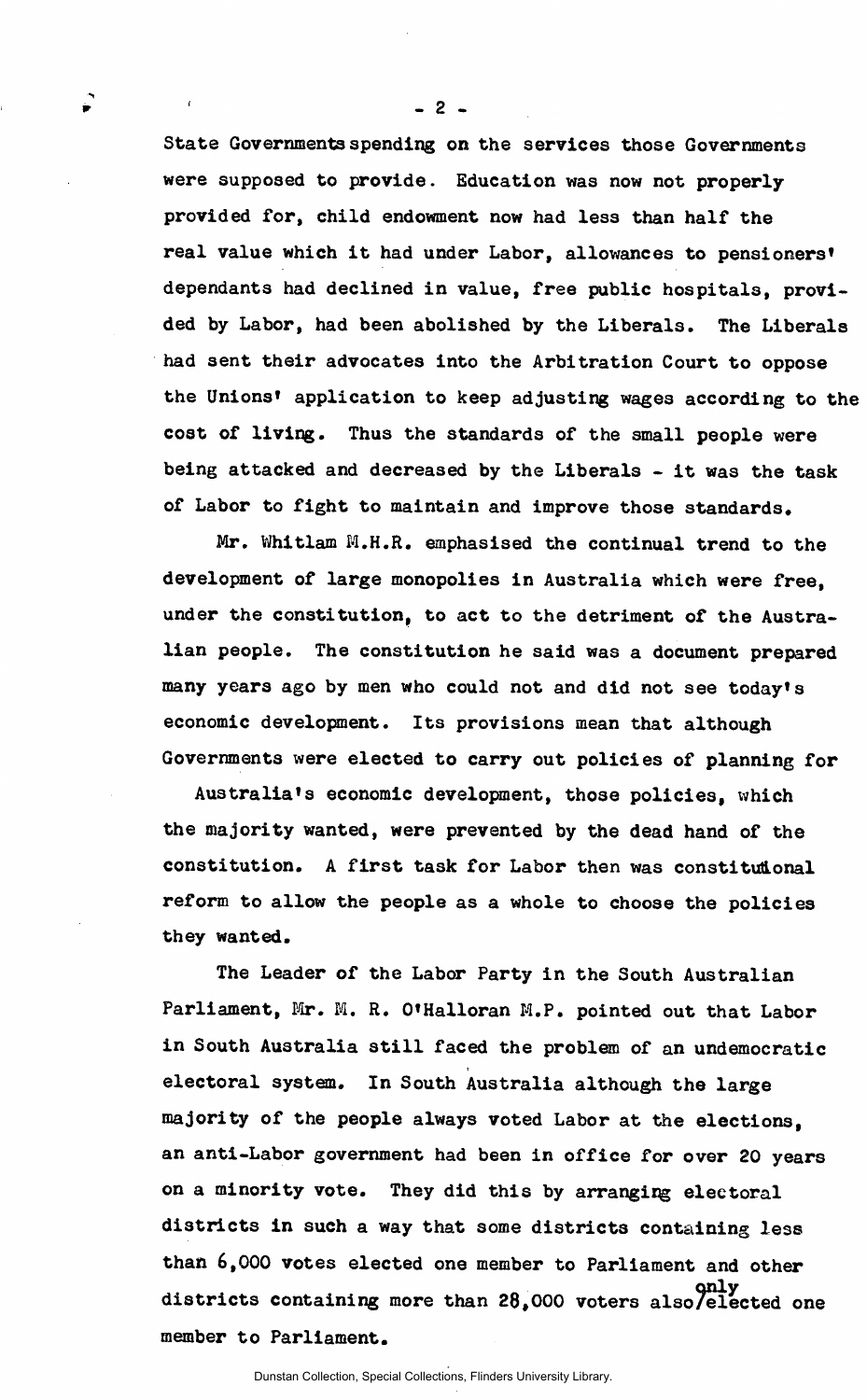Two-Thirds of the people of South Australia had the right under this law to elect only one third of the members of Parliament. This had meant that this State had the worst social services education, care of the poor and sick, the worst hospitals, and the worst provision for industrial safety and working standards of any State in Australia. Despite the difficulties of the unjust electoral system, the Labor Party in South Australia needed to win only two seats from the Government to win the next elections and he was confident it would do so.

*i* -<sup>3</sup> -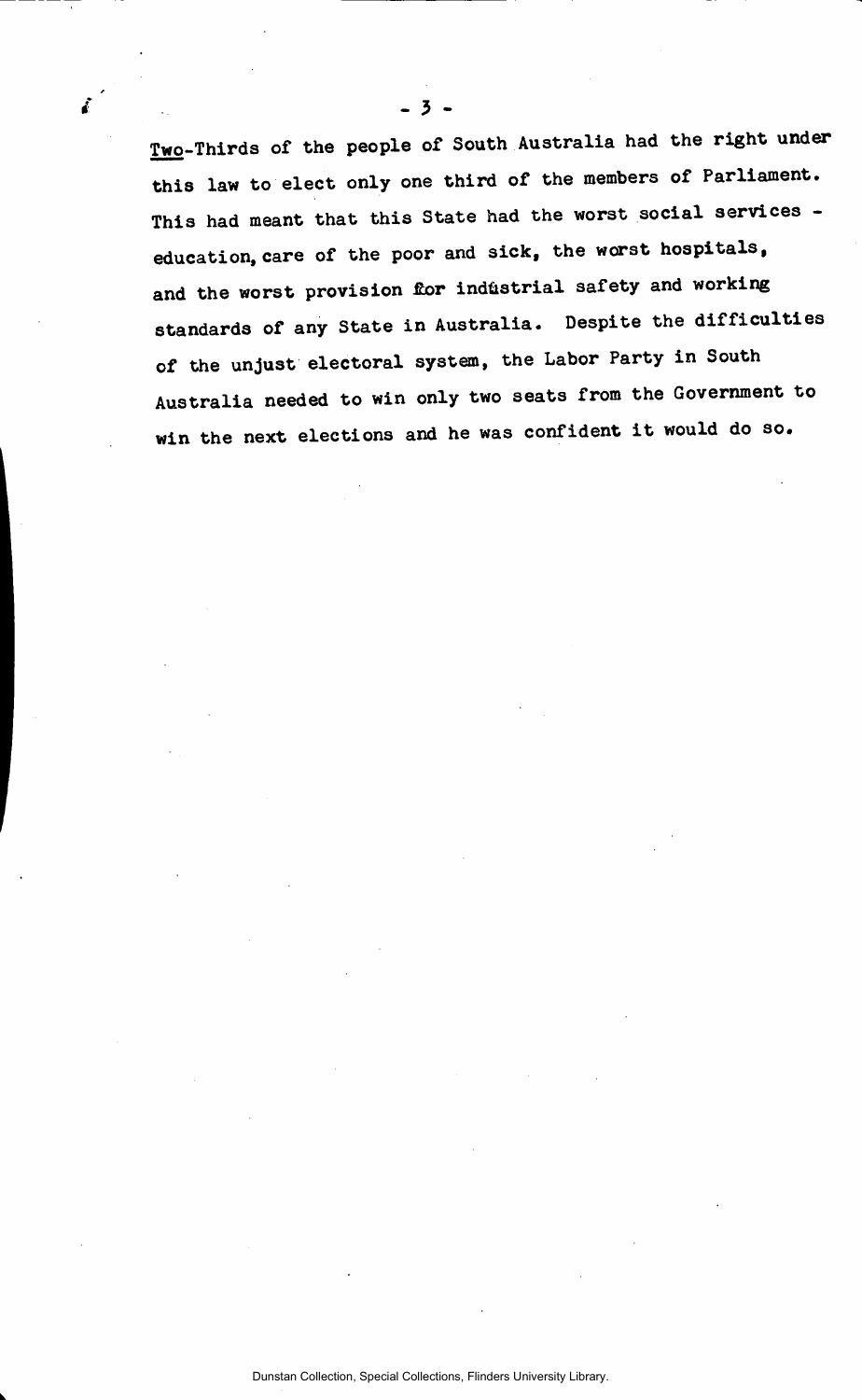chtille for Italian Press

3393

The Australian Labor Party (*E.A.* Branch) held its annual conference in Adelaide recently. At the opening session it was addressed by the Federal Leader of the Labor Party, Hon. A.A. Calwell, M.H.R. and its Deputy Leader, Mr. E. G. Whitlam, M.H.R.

The incoming president of the Labor Party, Mr. Don Dunstan M.P., in moving a vote of thanks to Mr. Calwell, pointed out that he had, during the Government of Mr. Curtin and Mr. Chifley been an outstandingly successful Minister. It was Mr. Calwell who, against the protests of the Liberals, planned and commenced Australia's post-war immigration programme. When the Liberals won office in Canberra they had not dared to interfere greatly with the great immigration programme Mr. Calwell had put into effect - indeed the only major alteration to that programme was to place restrictions on immigration from Southern European countries - particularly from Italy and Greece.

Mr. Calwell pointed out that the Australian Labor Party had been founded by Australian working men because the wealthy exploited the workers and had controlled governments to maintain a privileged position for a minority. The Labor Movement through the work of trades unions and the work of the Labor Party, which must always be based on the trades unions, had been responsible for fair hours of work and reasonable working conditions, full employment had first been achieved under Labor Governments when the "Liberals" had stated that it was impossible and every major advance in the provision of social services to assist the poor, the sick, and the aged had been due to the Labor Party. The Labor Party was the only party representing the little people - the laborers, the small businessmen, the shopkeepers and artisans, the clerks and shop assistants, the teachers and professional men and the families of all these. The Liberal Party, since it came to office in 1949 had

persistently scaled down social service benefits and restricted Dunstan Collection, Special Collections, Flinders University Library.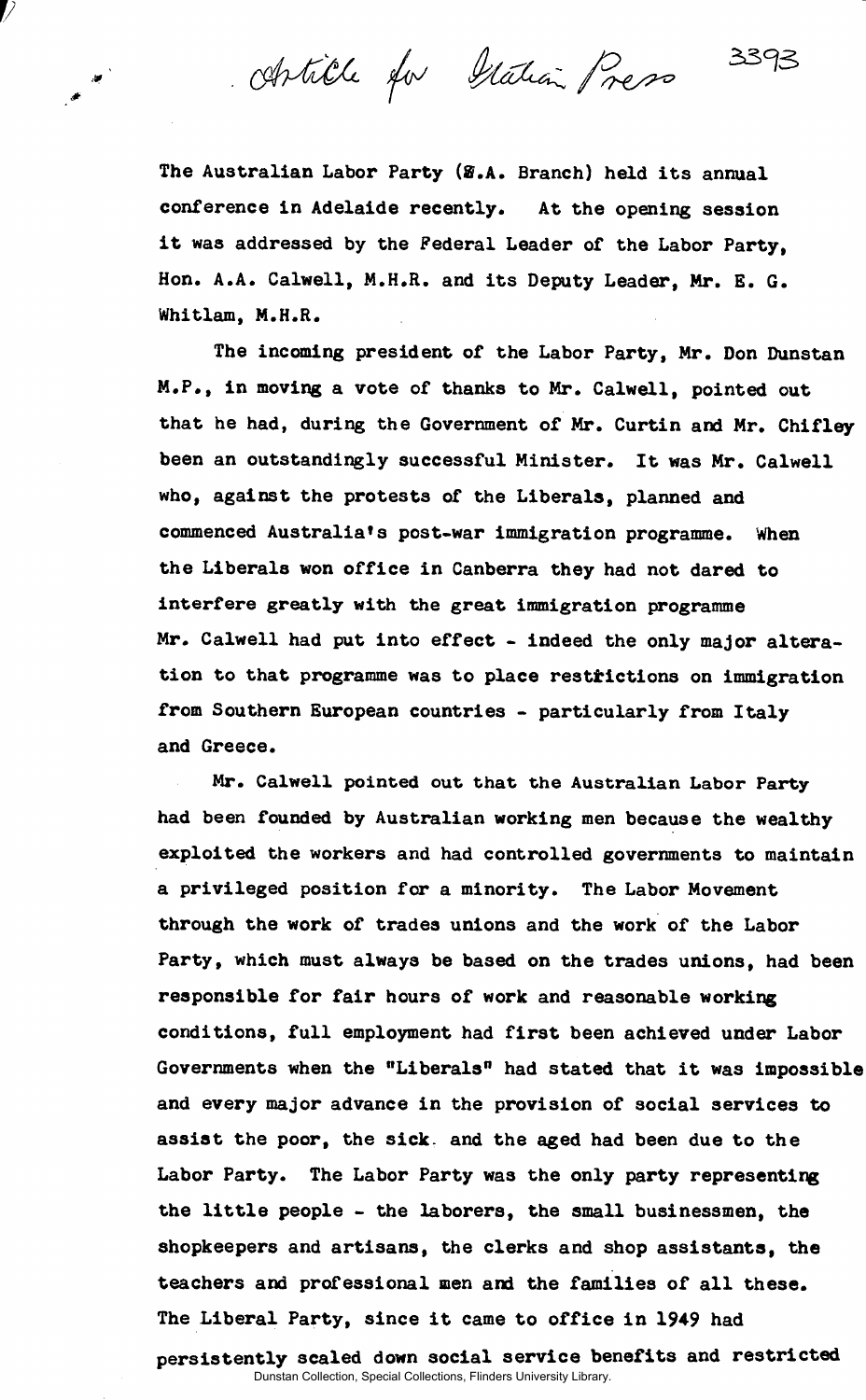State Governments spending on the services those Governments were supposed to provide. Education was now not properly provided for, child endowment now had less than half the real value which it had under Labor, allowances to pensioners' dependants had declined in value, free public hospitals, provided by Labor, had been abolished by the Liberals. The Liberals had sent their advocates into the Arbitration Court to oppose the Unions' application to keep adjusting wages according to the cost of living. Thus the standards of the small people were being attacked and decreased by the Liberals - it was the task of Labor to fight to maintain and improve those standards.

Mr. Whitlam M.H.R. emphasised the continual trend to the development of large monopolies in Australia which were free, under the constitution, to act to the detriment of the Australian people. The constitution he said was a document prepared many years ago by men who could not and did not see today's economic development. Its provisions mean that although Governments were elected to carry out policies of planning for

Australia's economic development, those policies, which the majority wanted, were prevented by the dead hand of the constitution. A first task for Labor then was constitutional reform to allow the people as a whole to choose the policies they wanted.

The Leader of the Labor Party in the South Australian Parliament, Mr. M. R. O'Halloran M.P. pointed out that Labor in South Australia still faced the problem of an undemocratic electoral system. In South Australia although the large majority of the people always voted Labor at the elections. an anti-Labor government had been in office for over 20 years on a minority vote. They did this by arranging electoral districts in such a way that some districts containing less than 6,000 votes elected one member to Parliament and other only only<br>districts containing more than 28,000 voters also/elected one districts containing more than 28,000 voters also/elected one

 $-2-$